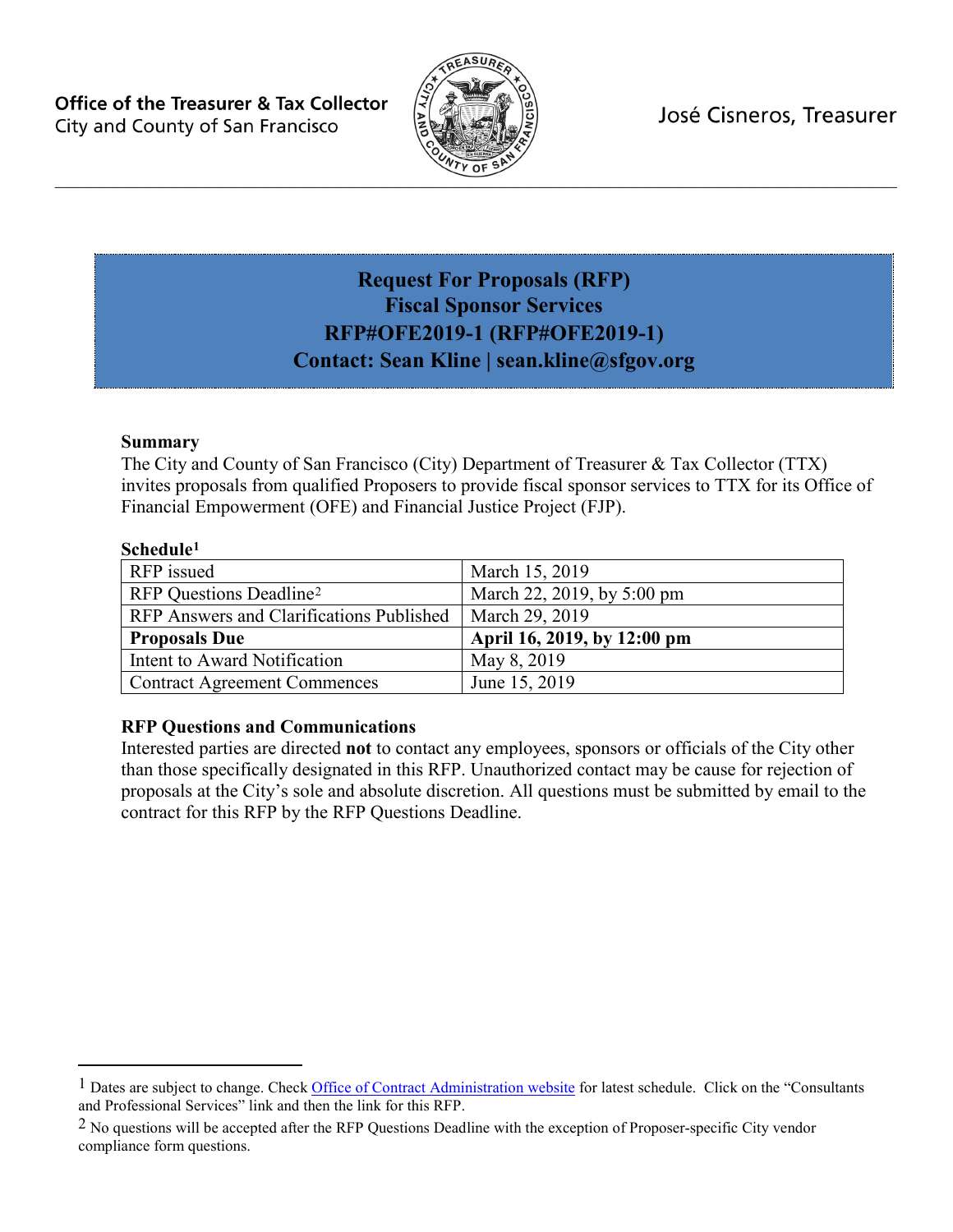## **Contents**

| F.        |                                                                             |
|-----------|-----------------------------------------------------------------------------|
| J.        |                                                                             |
| L.        |                                                                             |
|           |                                                                             |
| Е.<br>F., | B. City's Approval Rights over Subcontractors and Subcontractor Payments 11 |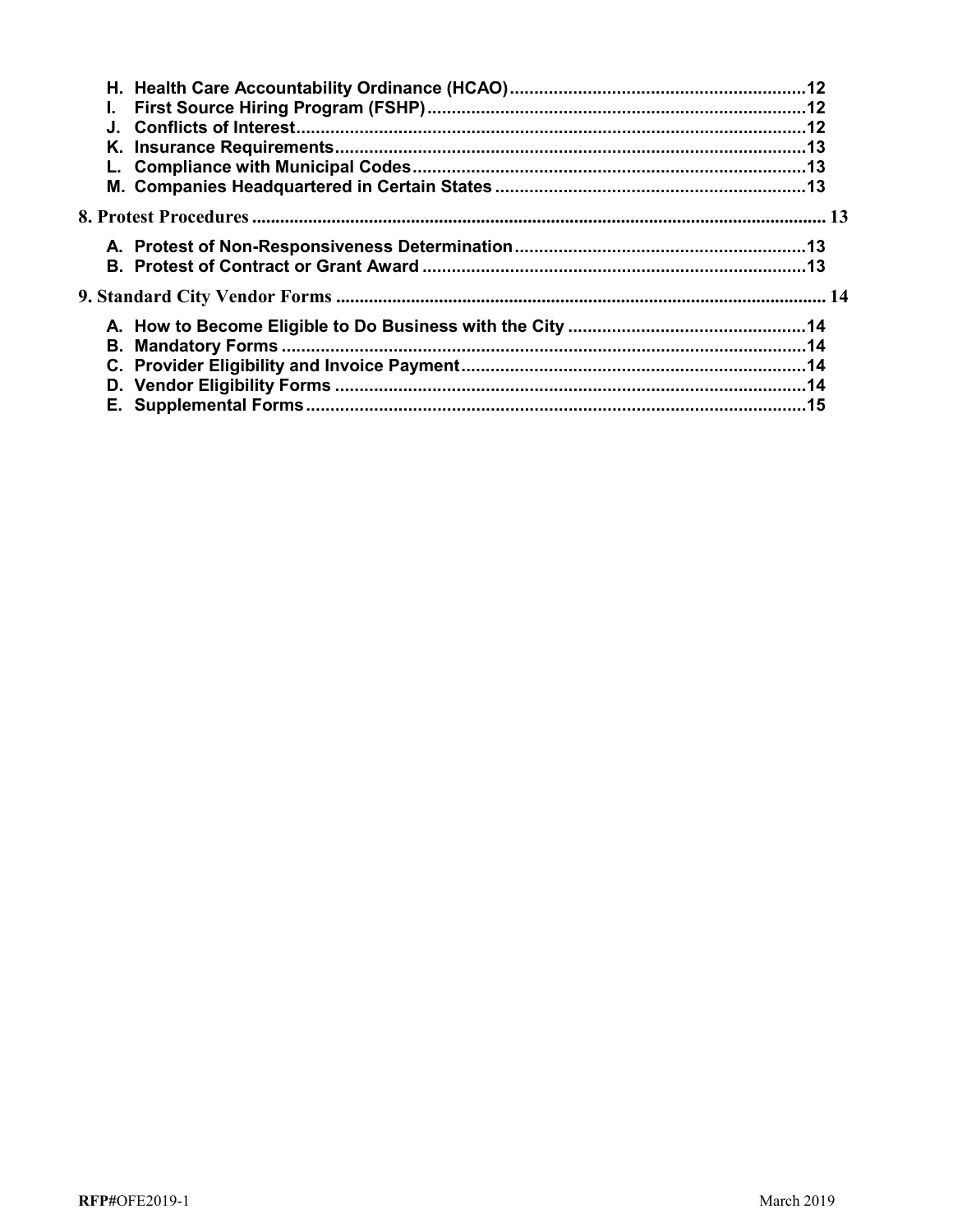# <span id="page-3-0"></span>**1. Background**

#### <span id="page-3-1"></span>**A. Intent**

The City and County of San Francisco (City) Treasurer & Tax Collector (TTX) invites proposals from qualified Proposers to provide fiscal sponsor services for its Office of Financial Empowerment (OFE) and Financial Justice Project (FJP), beginning July 1, 2019. The OFE and FJP receive private grants, gifts and bequests of money to fulfil their respective missions. OFE's mission is to leverage the power of City Hall to strengthen the economic security and mobility of low income families. FJP's mission is to assess and reform how fees and fines impact the City's most vulnerable residents. The role of the fiscal sponsor will be primarily to receive funds from philanthropic sources on behalf of OFE and FJP and secondarily to disburse funds on behalf of OFE and FJP on a case-by-case basis.

TTX intends to make one contract award through this procurement process to the Proposer selected as the most qualified, whose response conform to the RFP and meet the City requirements. TTX may extend the contract for a total term not to exceed ten years and increase contract amounts in accordance with City rules and regulations. The actual agreement terms and amounts are subject to funding availability, proposals, Awarded Contractor agreement negotiations, and Contractor performance, as well as future needs.

#### <span id="page-3-2"></span>**B. Overview of The Office of Financial Empowerment**

The Office of Financial Empowerment (OFE) is a unique private-public partnership housed within the Office of the Treasurer & Tax Collector of San Francisco that convenes, innovates and advocates to strengthen the economic security and mobility of all San Franciscans. For more than a decade, under the leadership of Treasurer José Cisneros, the OFE has engaged partners inside and outside City Hall to equip San Franciscans with knowledge, skills and resources to strengthen their financial health and well-being. At the same time, OFE leverages what has worked on the ground to model what is possible across the country. OFE's flagship programs are:

- **[Kindergarten to College](https://sfgov.org/ofe/k2c)** the first and largest universal child savings program of its kind in the country now managing accounts for 34,000 public school children.
- **[Smart Money Coaching](https://sfgov.org/ofe/san-francisco-smart-money-coaching)** delivers one-on-one financial coaching to those who live, work or receive services in San Francisco, particularly those who face the greatest financial challenges.
- **[Bank On San Francisco](https://sfgov.org/ofe/ofe-bank-san-francisco)** helps residents access safe, affordable accounts at responsible banks and credit unions. Bank On also equips youth with a safe account, financial skills and knowledge, and strategies to save during year-round employment.

OFE's work also includes policy efforts to fight predatory financial practices and help families build assets, and an economic Mobility Lab (mLab) to test innovations, such as a [workers fund](https://sftreasurer.org/article/press-release-office-financial-empowerment-awarded-150000-workers-lab-innovation-fund-design) OFE is designing in partnership with the San Francisco International Airport.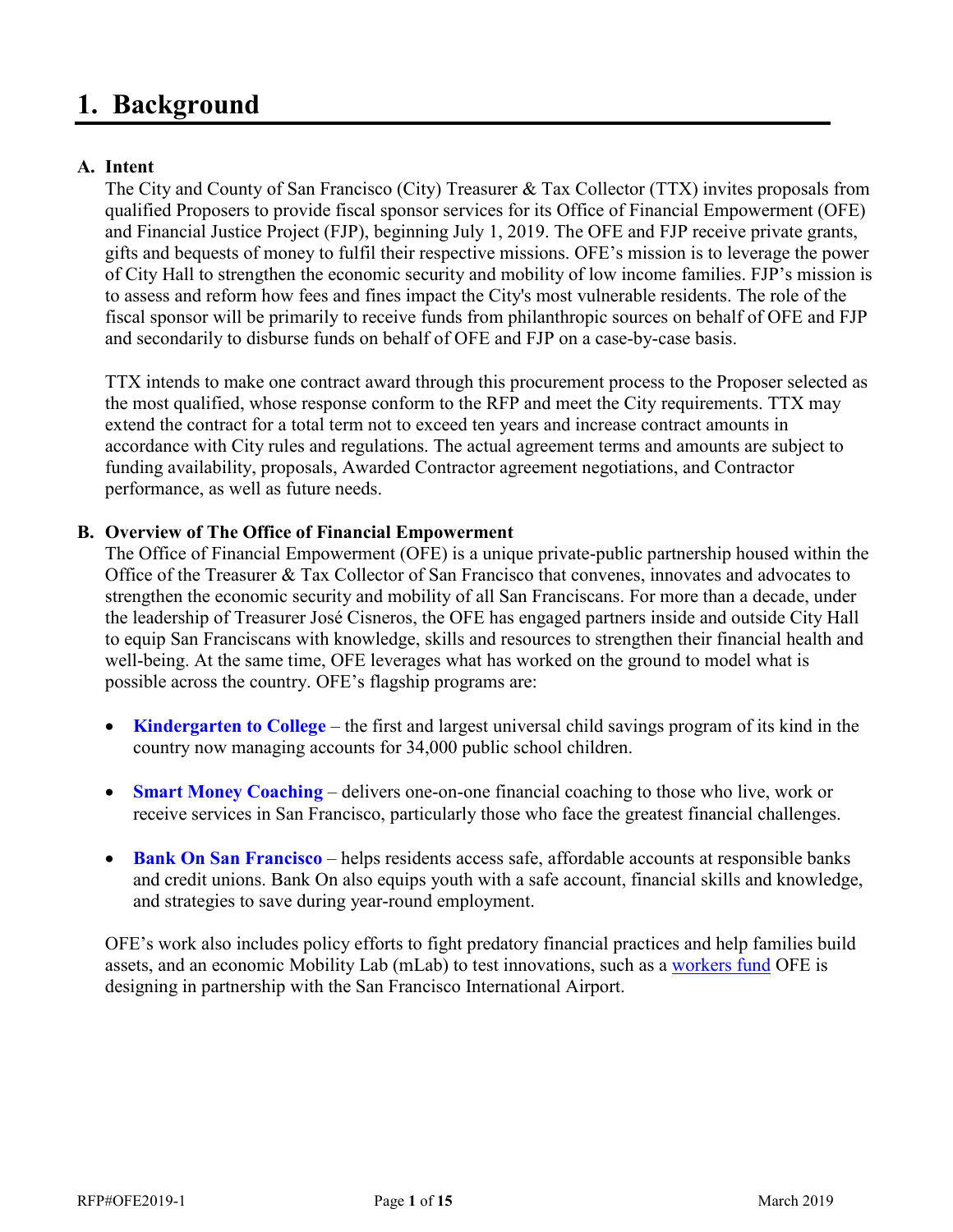#### <span id="page-4-0"></span>**C. Overview of The Financial Justice Project**

The Financial Justice Project was launched in November 2016 with the publication of an [op-ed in the](http://www.sfchronicle.com/opinion/openforum/article/San-Francisco-has-become-a-predatory-government-10641316.php)  [San Francisco Chronicle.](http://www.sfchronicle.com/opinion/openforum/article/San-Francisco-has-become-a-predatory-government-10641316.php) The mission of the San Francisco Financial Justice Project is to assess and reform fines and fees that disproportionately impact low income San Franciscans and communities of color. Together FJP works with community organizations, advocates, city and county departments, and the courts to enact reforms that result in meaningful change for low-income San Franciscans. Read more about The Financial Justice Project [here,](https://sftreasurer.org/sites/default/files/Overview%20of%20the%20Financial%20Justice%20Project%2012.11.18.pdf) and in the San Francisco Fines and Fees Task Force report published in our first year, available [here.](https://sftreasurer.org/publications-and-materials)

In 2016, The San Francisco Office of the Treasurer and Tax Collector became the first in the nation to launch a Citywide [Financial](http://sftreasurer.org/financialjustice) Justice Project to assess and reform how fines and fees impact our city's low-income residents and people of color. A growing number of government programs levy fines and fees on their residents, partly to generate revenue to balance public budgets. There is often an insidious unintended impact of this practice---to push people into poverty. Through the Financial Justice Project, the Treasurer's Office convenes key City and County stakeholders, examines existing fine and fee structures, and advances reforms that work for San Franciscans, the City, and our community.

Over the past year, the Financial Justice Project has worked with more than ten city and county departments to propose and implement reforms to fines and fees. We have eliminated and adjusted dozens of fines and fees, and lifted millions of dollars in debt stemming from these fees off thousands of San Francisco residents. These include reforms to community service and payment plan fees in partnership with San Francisco Municipal Transportation Agency, offering nonmonetary solutions to people struggling with homelessness in partnership with the District Attorney's Office, and first-of-itskind [legislation](https://www.sfchronicle.com/crime/article/S-F-ordinance-targets-fees-faced-by-poor-12553613.php) to eliminate regressive and counterproductive administrative fees charged to people exiting the criminal justice system in partnership with the Public Defender's Office.

Read more about The Financial Justice Project [here](https://sftreasurer.org/sites/default/files/Overview%20of%20the%20Financial%20Justice%20Project%2012.11.18.pdf)**,** and in the San Francisco Fines and Fees Task Force report published in our first year, available [here.](https://sftreasurer.org/publications-and-materials)

#### <span id="page-4-1"></span>**D. Statement of Need**

OFE and FJP are sustained with funding from the City and Country of San Francisco, as well as from a variety of philanthropic funding sources. Combined philanthropic funding to OFE and FJP managed by a fiscal sponsor ranges from \$200,000 to \$400,000. OFE and FJP seek a fiscal sponsor to facilitate their respective fundraising. Philanthropic funding provided to and disbursed from OFE and FJP is tracked and managed separately.

TTX will define the process for determining when and how specific funds will be disbursed, which includes the way in which the Awarded Contractor will be notified of authorized disbursement requests and conditions governing these.

#### <span id="page-4-2"></span>**E. Funding Sources**

At this time, TTX anticipates that the sources of funding primarily include private donations from philanthropic sources. This includes large institutional funders such as foundations, financial institutions and other corporations, family foundations, and individual donors.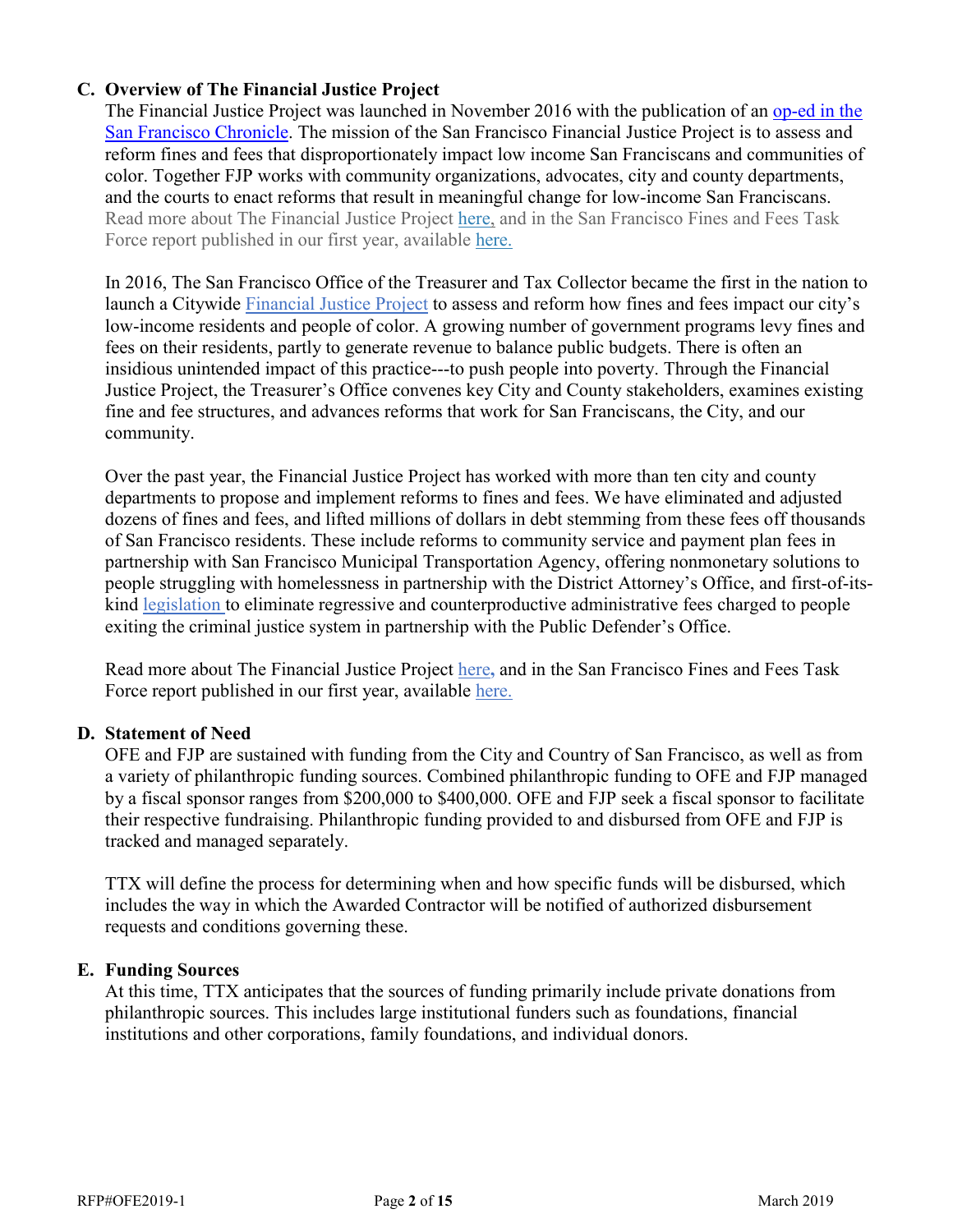# <span id="page-5-0"></span>**2. Scope of Work**

This Scope of Work is a general guide to the work the City expects the Contractor to perform and is not a complete listing of all services that may be required or desired.

#### <span id="page-5-1"></span>**A. Description of Services**

The Awarded Contractor shall provide fiscal administration and documentation services, including:

- 1. Accept and process contributions to OFE and FJP from a variety of sources, including sending a formal acknowledgment letter, as receipt for tax deductions, directly to donors for any donation greater than \$250;
- 2. Issue payments on behalf of OFE and FJP to organizations as agreed upon and authorized in writing in advance of payment; and
- 3. Maintain on behalf of TTX and submit to TTX all financial records relating to receipt and disbursement of funds made for OFE or FJP, including maintaining detailed records of:
	- a. All issued funds;
	- b. All remittance; and
	- c. All funds issued annually.

#### <span id="page-5-2"></span>**B. Process & Requirements**

- 1. Contractor shall attend all meetings as required by TTX.
- 2. Contractor shall participate, as required, by TTX in City, State and/or Federal government evaluative studies designed to show the effectiveness of Contractor services. Awarded Contractors agree to adhere to the requirements of and participate in the evaluation program and management information systems of the City. The City agrees that any final reports generated through the evaluation program shall be made available to Contractor within 30 working days of receipt of any evaluation report and such response will become part of the official report.
- 3. Contractor shall maintain files that document the services and supportive work provided for the purpose of tracking and reporting objectives and outcomes. Contractor filing system shall comply with TTX policies regarding the protection of private health information as required by its Agreement with the City.
- 4. Any information shared between Contractor, TTX and other providers about individuals served by the system shall be communicated in a secure manner, with appropriate release of consent forms and in compliance with the Health Insurance Portability and Accountability Act of 1996 (HIPAA) guidelines and TTX policies.
- 5. Contractor recognizes that funding for these services may be provided to the City through private donations and grants. Contractor agrees to comply with the provisions of the funding sources.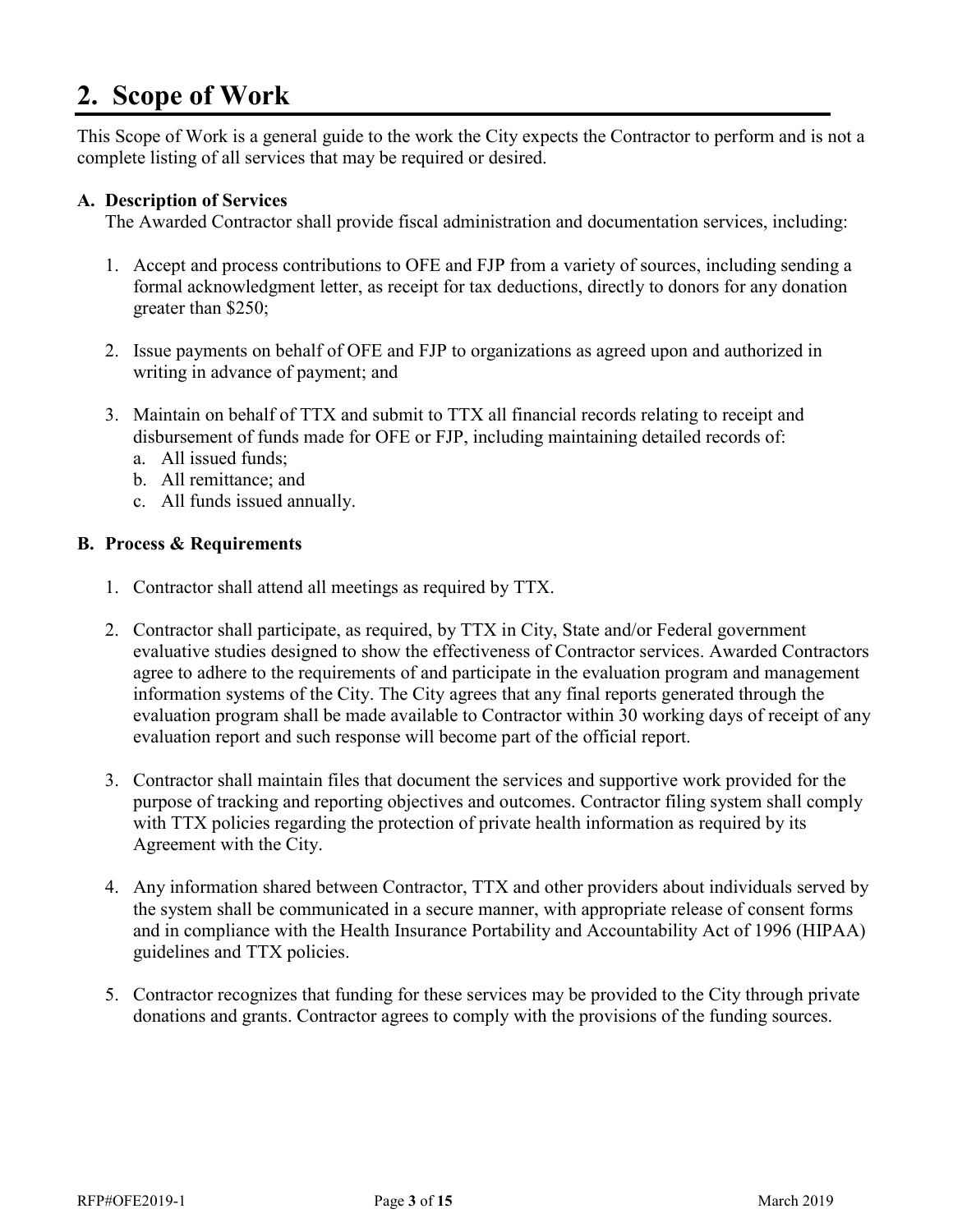#### <span id="page-6-0"></span>**C. Reporting Requirements**

The Awarded Contractor shall submit reports in a timely manner using templates or formats specified by TTX.

- 1. Provide OFE and FJP separate statements of quarterly activity and detailed trial balance within 30 days of each quarter's end;
- 2. Provide OFE and FJP profit and loss statement on a quarterly basis.
- 3. Contractor shall provide Ad Hoc reports, as required by TTX, and respond to requests by TTX in a timely manner. Any information shared between Contractor, TTX and other providers about recipients will be communicated in a secure manner, with appropriate release of consent forms and in compliance with HIPAA guidelines.

#### <span id="page-6-1"></span>**D. As-Needed Services**

Subject to the City's approval, the contract awarded under this RFP may be amended in accordance with City requirements to include additional services by Awarded Contractor(s), as needed by the City and for services related to the scope of work described in this RFP. The scope and cost of as-needed services will be negotiated.

# <span id="page-6-2"></span>**3. Pre-Proposal Information**

#### <span id="page-6-3"></span>**A. RFP Questions Deadline**

Questions or requests for interpretation will only be accepted by email to [sean.kline@sfgov.org](#page-0-3) until the RFP Questions Deadline, March 22, 2019, by 5:00 pm.

Proposer-specific questions about compliance with the City's requirements for vendors/suppliers described in **Section [9. Standard City Vendor Forms](#page-16-0)** are not subject to the above deadline and may still be asked and answered by the contact designated in this RFP.

#### <span id="page-6-4"></span>**B. RFP Answers and Clarifications**

A summary of the clarifications, questions and answers pertaining to this RFP will be posted on the Office of Contract Administration's Bid and Contracts website: [http://mission.sfgov.org/OCABidPublication.](http://mission.sfgov.org/OCABidPublication) From the search by category, select "Consultants and

Professional Services" and then the link for this RFP.

It is the responsibility of each Proposer to check for any RFP Addenda, Question and Answer postings, and other updates posted regarding this RFP.

# <span id="page-6-5"></span>**4. Proposal Submission Requirements**

#### <span id="page-6-6"></span>**A. Time and Place for Submission of Proposals**

Proposals and all related materials (completed Appendix 1: Proposal Template and any requested attachments), both in electronic and hard copy format as detailed below, must be received by **April 16, 2019, by 12:00 pm**.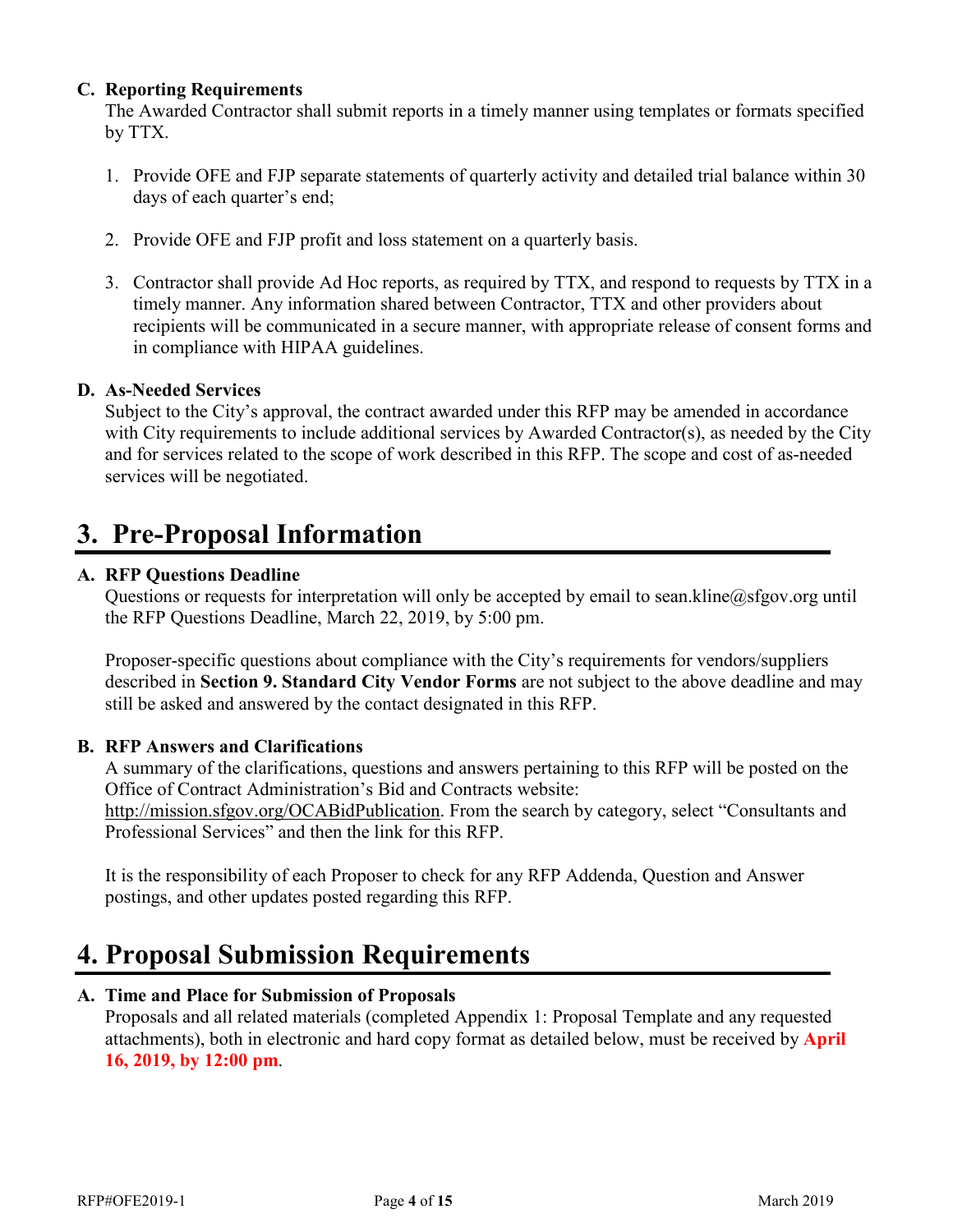1. Electronic PDF Proposals

Proposers shall submit one electronic PDF file of the proposal in response to the RFP. The electronic file title must include the RFP number and the Proposer name. The electronic PDF file may be submitted on a USB flash drive.

2. Hard Copy Proposals

Proposers shall also deliver or mail three hard copies of proposals to:

Sean Kline Office of Financial Empowerment Treasurer & Tax Collector City Hall, Room 140 1 Dr. Carlton B. Goodlett Place San Francisco, CA 94102-4638

Postmarks will not be considered in judging the timeliness of submissions. Proposals submitted solely by email will not be accepted. Proposals submitted by fax will not be accepted. Late submissions will not be considered, including those submitted late due to mail or email delivery failure. Supplemental documents or revisions after the proposals deadline will not be accepted.

#### <span id="page-7-0"></span>**B. Proposal Submission Format**

Proposers must submit a proposal using RFP Appendix 1: Proposal Template and any requested attachments, in the order and format specified. This is necessary so that all proposals can receive fair and consistent evaluation. Proposals that do not follow the required format will not be considered. Information must be at a level of detail that enables effective evaluation by the Evaluation Panel. All Proposers must ensure that the proposal addresses selection criteria in **Section [5. Selection of](#page-8-0)  [Contractor.](#page-8-0)**

Proposers must print double-sided and bind proposals copies with a binder clip, rubber band, or single staple. Proposal Packages **must not** be submitted in a binder, bound with spiral binding, or anything similar. It is preferred that text is unjustified (i.e., with a ragged-right margin) using Times New Roman 12 font.

#### <span id="page-7-1"></span>**C. Proposal Contents**

Proposers must complete and submit Appendix 1: Proposal Template and any requested attachments, comprising the proposal.

Using Appendix1: Proposal Template, the Proposer must complete/provide the following:

- 1. Proposal Cover Page
	- 1.1 Proposer Information: Organization Name, Federal ID Number, Address, Director and Contact Name, Email and Phone, Proposed Fee for Services, and Name of Subcontractor, if applicable. 1.2 Certifications
- 2. Minimum Qualifications

The Proposer must demonstrate that it meets all of the Minimum Qualifications. The Proposer must include the prior or current program name; funder name; funder contact name, title and email; the start/end dates; and how the Proposer or Subcontractor meets each Minimum Qualification.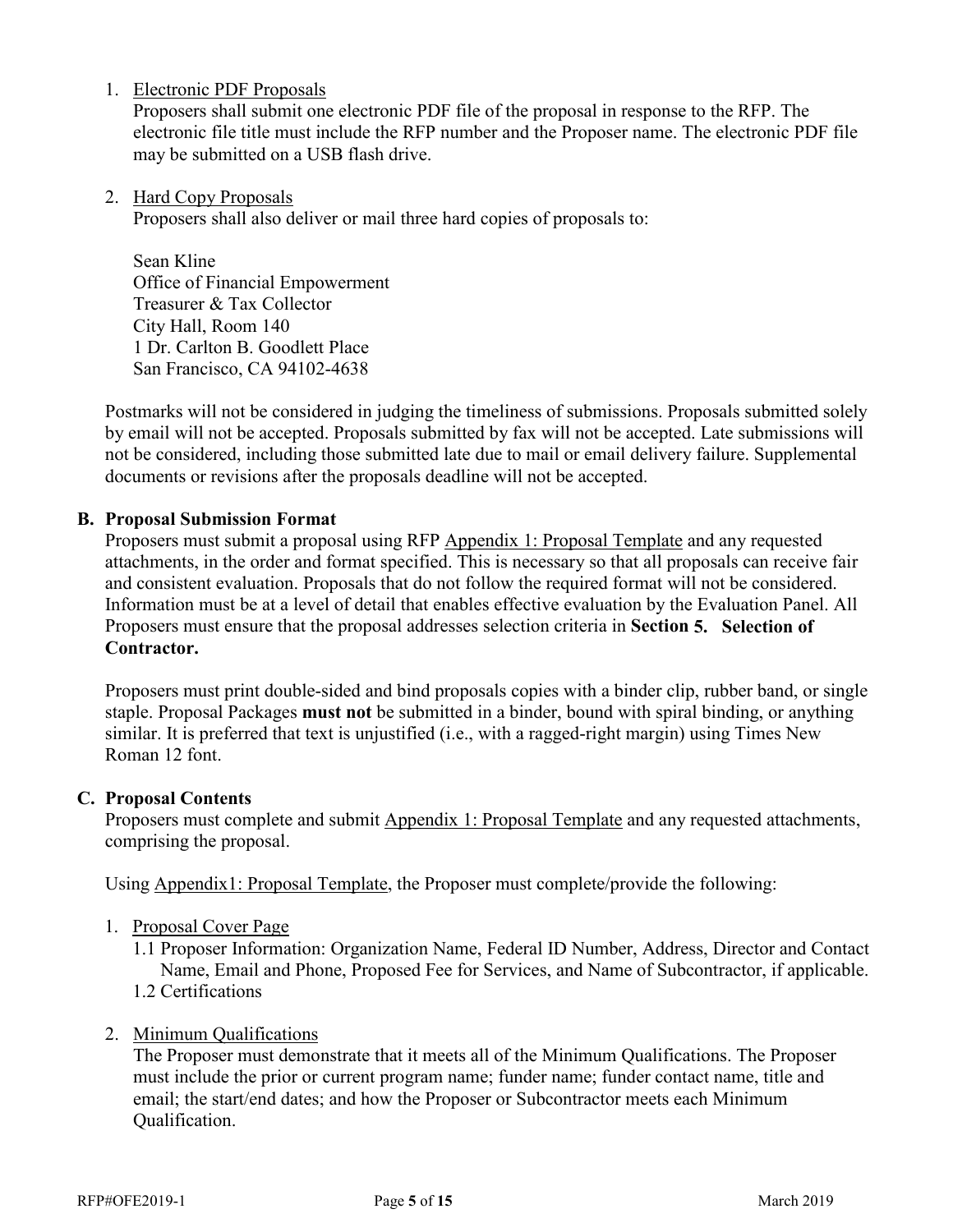- 2.1 At least five years of experience providing fiscal sponsor services within the past seven years: Yes/No;
- 2.2 Successful completion of two most recent financial audits with no major findings: Yes/No; and • Attach two most recent audited financial statements and findings.
- 2.3 Tax-exempt status: Yes/No.
	- Attach IRS documentation.
- 3. Organizational Capability and Experience

In no more than four pages, Proposers must provide responses to the following:

- 3.1 Describe agency's experience delivering fiscal agent services; and the agency's organizational capability to deliver the services as described in the RFP.
- 3.2 Describe agency's accounting software, reporting capability and ability to provide TTX access to online reports and/or reports on demand.
- 3.3 Describe agency's experience with fiscal controls and record keeping.
- 4. Program Plan

In no more than six pages, Proposers must provide responses to the following:

- 4.1 Describe agency's plan to provide fiscal sponsor services as described in the RFP. Include any proposed controls and policies that will be put into place as a result of this service.
- 4.2 Describe agency's plan to create and maintain accurate records that are in accordance with confidentiality.
- 4.3 Describe agency's proposed staffing structure, including job duties, qualifications, and training.
- 5. Budget

In no more than one page, Proposers must provide responses to the following:

5.1 Describe the agency's proposed fee for services.

# <span id="page-8-0"></span>**5. Selection of Contractor**

This section describes the guidelines used for analyzing and evaluating the proposals. It is the City's intent to select the Proposer for contract negotiations that will provide the best overall service package to the City. The Proposer selected for contract negotiations is not guaranteed a contract or grant. This RFP does not in any way limit the City's right to solicit contract agreements for similar or identical services.

#### <span id="page-8-1"></span>**A. Minimum Qualifications**

The Proposer must clearly demonstrate that it meets the Minimum Qualifications to be considered for evaluation. The Proposer's responses to Minimum Qualifications in RFP Appendix 1 will be reviewed on a pass/fail basis to determine eligibility for proposal evaluation only.

The Minimum Qualifications determination will be solely based on the information submitted by the Proposer. Insufficient or incomplete information will result in a proposal being considered nonresponsive. Responses of "to be provided upon request" or "to be determined" or "Confidential" or the like, or that do not otherwise provide the information requested (e.g., left blank) are not acceptable. Any proposal that does not demonstrate that the Proposer meets the Minimum Qualifications for the grant to which it is applying will be issued a notice of non-responsiveness and may not be evaluated or eligible for contract or grant award under this RFP.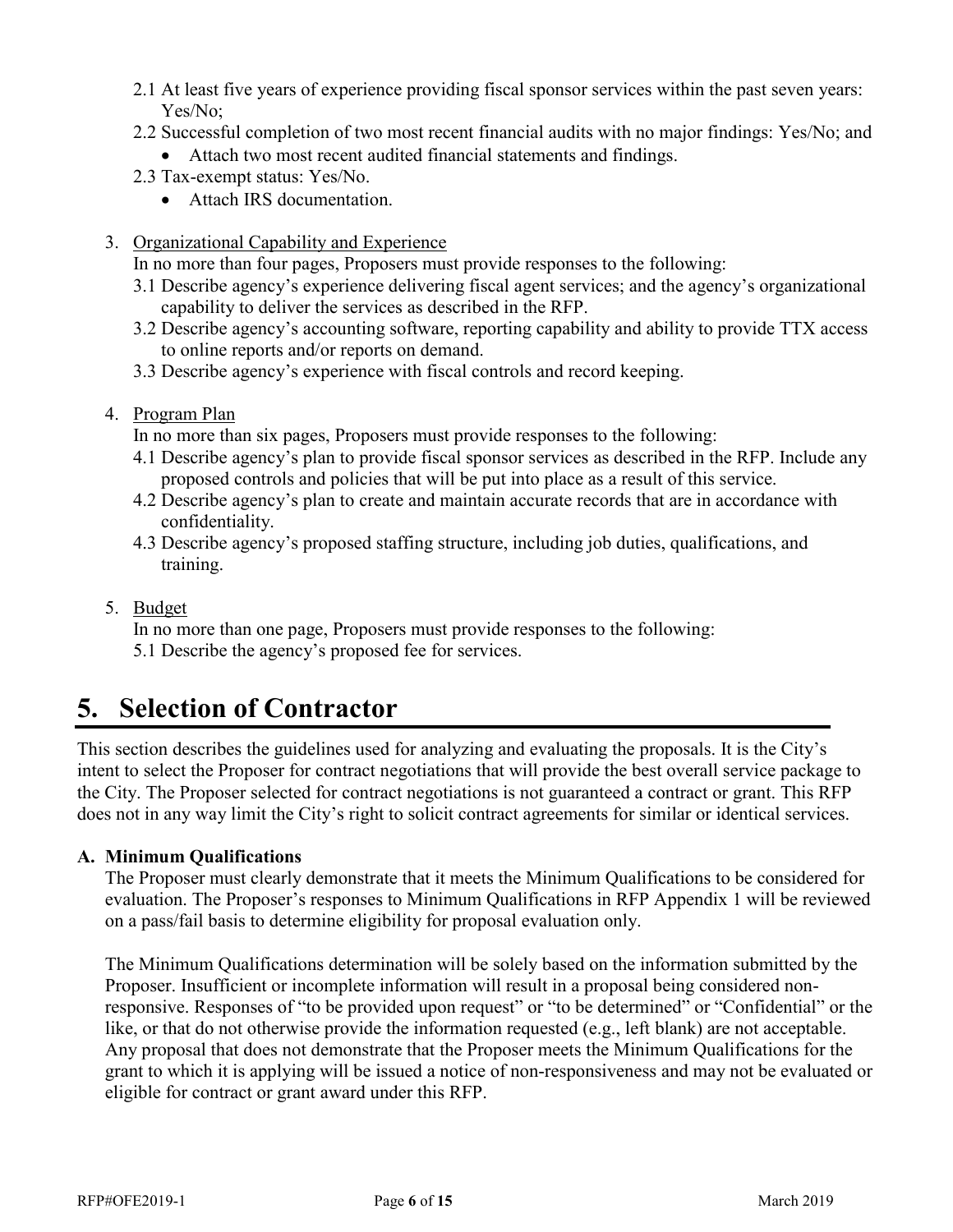The City reserves the right to request clarifications from Proposers prior to rejecting a proposal for failure to meet the Minimum Qualifications. Clarifications are limited exchanges between the City and Proposer and will not provide a Proposer the opportunity to revise or modify its proposal.

#### <span id="page-9-0"></span>**B. Proposal Evaluation (100 total possible points)**

TTX intends to award a contract to the Proposer that it considers will provide the best overall program services at a reasonable pricing structure. TTX reserves the right to accept other than the lowest priced offer and to reject any proposals that are not responsive to this RFP. Proposals will be evaluated by an Evaluation Panel. The City intends to evaluate the proposals generally in accordance with the criteria itemized below.

Organizational Capability and Experience (40 points)

- The agency clearly demonstrates that it has the experience, organizational capability and infrastructure to successfully provide fiscal sponsor services as described in the RFP. (20 points)
- The agency clearly demonstrates that it has experience with fiscal controls and record keeping. (20) points)

#### Program Plan (40 points)

- The agency's plan is clear, reasonable and provides a well thought out approach to provide fiscal sponsor services as described in the RFP. (15 points)
- The agency's plan is clear, reasonable and provides a well thought out approach to create and maintain accurate and confidential records. (15 points)
- The agency's staffing structure is clear, reasonable, and is well matched to the services required in the RFP and is reflected in the proposed Budget. (10 points)

#### Budget (20 points)

• The proposed fee for services is reasonable; matches the program requirements; and matches the proposed staffing structure. (20 points)

# <span id="page-9-1"></span>**6. Terms and Conditions for Receipt of Proposals**

#### <span id="page-9-2"></span>**A. Errors and Omissions in RFP**

Proposers are responsible for reviewing all portions of this RFP. Proposers are to promptly notify the Department, in writing, if the Proposer discovers any ambiguity, discrepancy, omission, or other error in the RFP. Any such notification should be directed to the Department promptly after discovery, but in no event later than 72 hours prior to the Proposals Deadline.

#### <span id="page-9-3"></span>**B. Inquiries Regarding RFP**

Proposers shall submit all questions concerning this RFP, scope of services or requirements in writing by email only before the RFP Questions Deadline and directed to: [sean.kline@sfgov.org.](#page-0-3) All Proposer questions concerning the RFP process shall be submitted no later than 72 hours prior to the Proposals Deadline. Proposers who fail to do so will waive all further rights to protest, based on these specifications and conditions.

#### <span id="page-9-4"></span>**C. Objections to RFP Terms**

Should a Proposer object on any ground to any provision or legal requirement set forth in this RFP, the Proposer must, not less than 72 hours prior to the Proposals Deadline, provide written notice to the Department setting forth with specificity the grounds for the objection. The failure of a Proposer to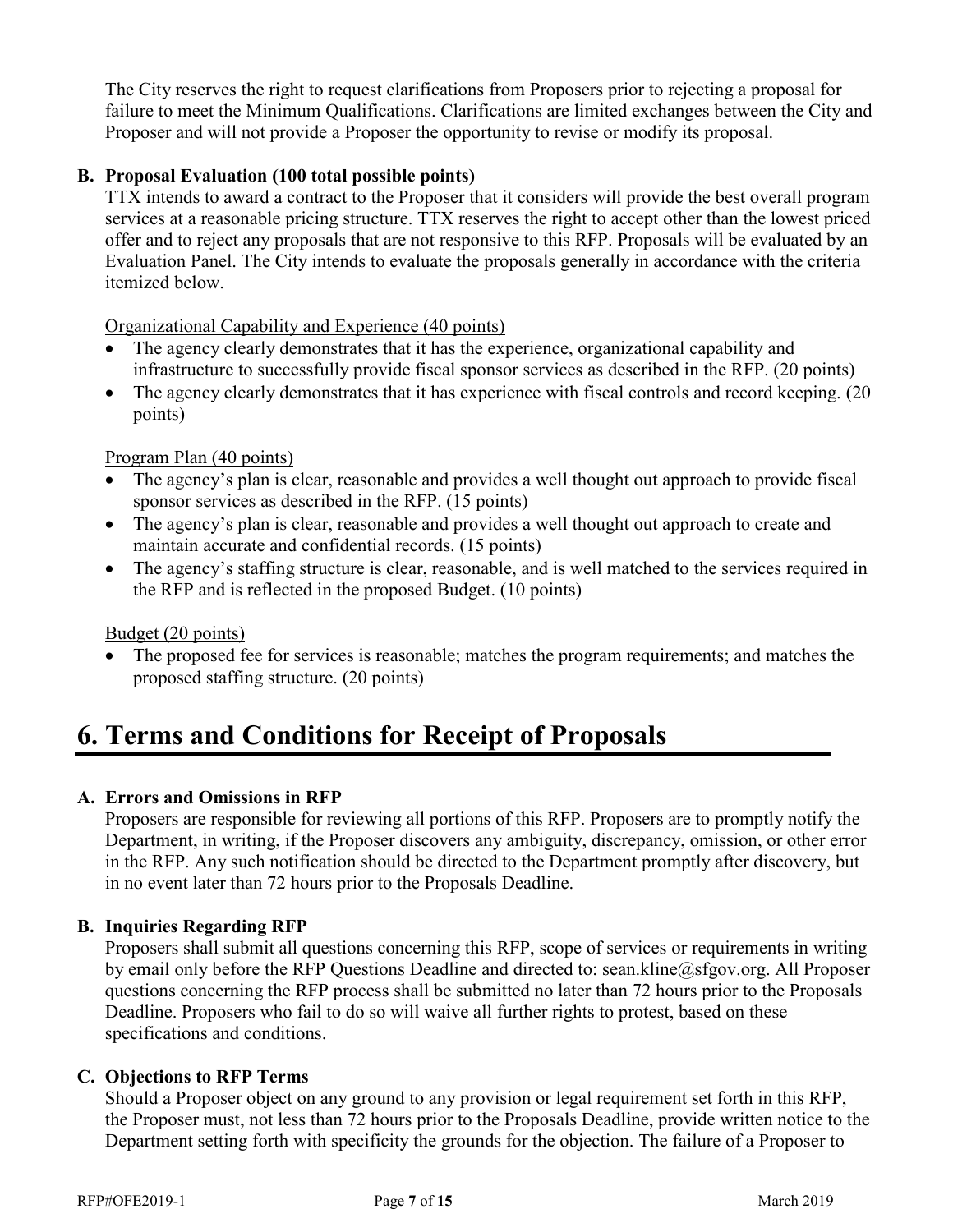object in the manner set forth in this paragraph shall constitute a complete and irrevocable waiver of any such objection.

#### <span id="page-10-0"></span>**D. Change Notices**

The Department may modify the RFP, prior to the Proposals Deadline, by issuing Addenda to the RFP, which will be posted at [http://mission.sfgov.org/OCABidPublication.](http://mission.sfgov.org/OCABidPublication) The Proposer shall be responsible for ensuring that its proposal reflects any and all Addenda issued by the Department prior to the Proposals Deadline regardless of when the proposal is submitted. Therefore, the City recommends that the Proposer consult the website frequently, including shortly before the Proposals Deadline, to determine if the Proposer has downloaded all RFP Addenda. It is the responsibility of the Proposer to check for any Addenda, Questions and Answers, and updates, which will be posted on the City's Bid and Contracts website: [http://mission.sfgov.org/OCABidPublication.](http://mission.sfgov.org/OCABidPublication)

#### <span id="page-10-1"></span>**E. Term of Proposal**

Submission of a proposal signifies that the proposed services and prices are valid for 180 calendar days from the Proposals Deadline and that the quoted prices are genuine and not the result of collusion or any other anti-competitive activity. At Proposer's election, the proposal may remain valid beyond the 180 day period in the circumstance of extended negotiations.

#### <span id="page-10-2"></span>**F. Revision of Proposal**

A Proposer may revise a proposal on the Proposer's own initiative at any time before the Proposals Deadline. The Proposer must submit the revised proposal in the same manner as the original. A revised proposal must be received on or before, but no later than the Proposals Deadline.

In no case will a statement of intent to submit a revised proposal, or commencement of a revision process, extend the Proposals Deadline for any Proposer. At any time during the proposal evaluation process, the Department may require a Proposer to provide oral or written clarification of its proposal. The Department reserves the right to make an award without further clarifications of proposals received.

## <span id="page-10-3"></span>**G. Errors and Omissions in Proposal**

Failure by the Department to object to an error, omission, or deviation in the proposal will in no way modify the RFP or excuse the Proposer from full compliance with the specifications of the RFP or any contract or grant awarded pursuant to the RFP.

#### <span id="page-10-4"></span>**H. Financial Responsibility**

The City accepts no financial responsibility for any costs incurred by a firm in responding to this RFP. Submissions of the RFP will become the property of the City and may be used by the City in any way deemed appropriate.

#### <span id="page-10-5"></span>**I. Proposer's Obligations under the Campaign Reform Ordinance**

Proposers must comply with Section 1.126 of the S.F. Campaign and Governmental Conduct Code, which states:

No person who contracts with the City and County of San Francisco for the rendition of personal services, for the furnishing of any material, supplies or equipment to the City, or for selling any land or building to the City, whenever such transaction would require approval by a City elective officer, or the board on which that City elective officer serves, shall make any contribution to such an officer, or candidates for such an office, or committee controlled by such officer or candidate at any time between commencement of negotiations and the later of either (1) the termination of negotiations for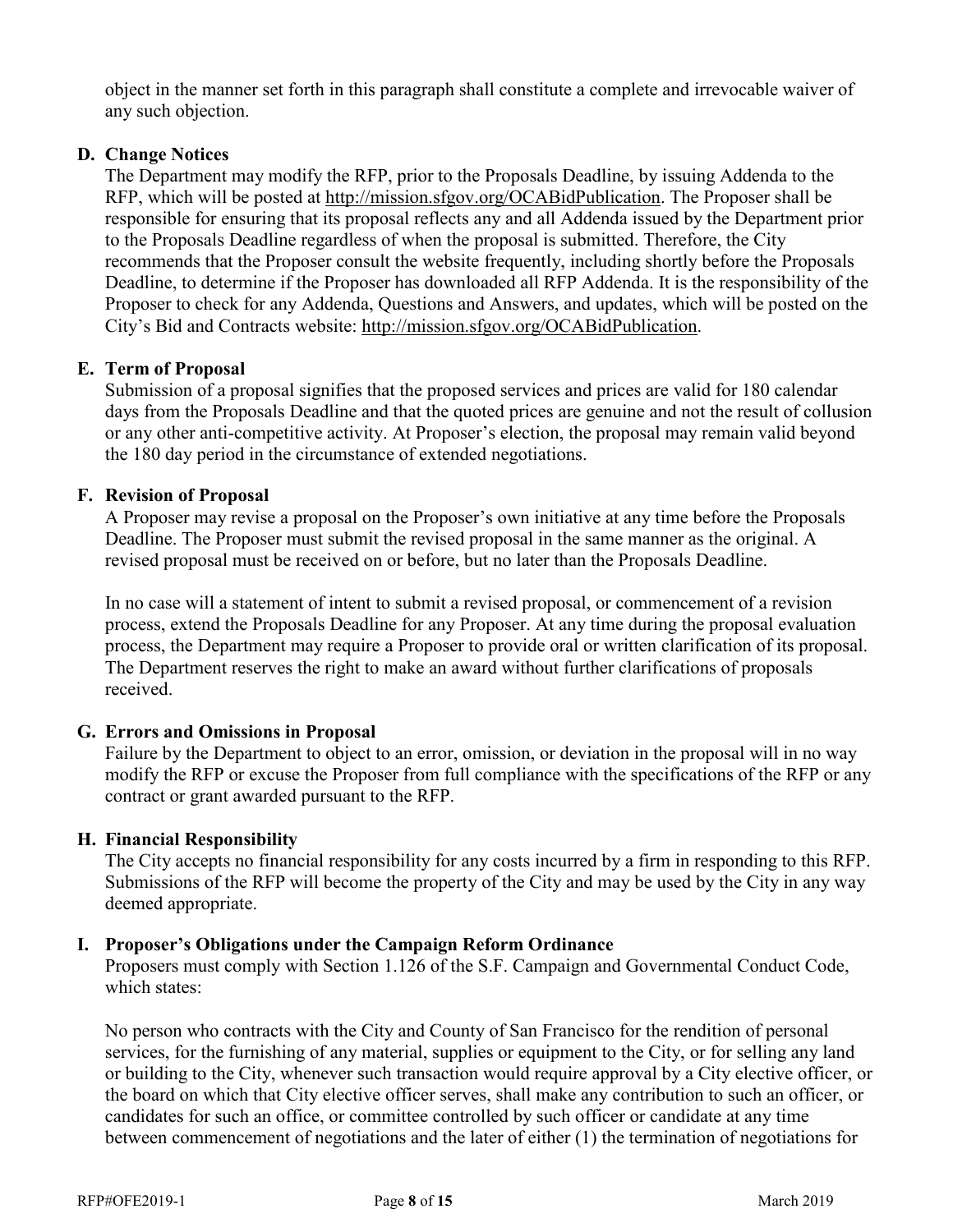such contract, or (2) three months have elapsed from the date the contract is approved by the City elective officer or the board on which that City elective officer serves.

If a Proposer is negotiating for a contract that must be approved by an elected local officer or the board on which that officer serves, during the negotiation period the Proposer is prohibited from making contributions to:

- The officer's re-election campaign;
- A candidate for that officer's office; and
- A committee controlled by the officer or candidate.

The negotiation period begins with the first point of contact, either by telephone, in person, or in writing, when a Proposer approaches any city officer or employee about a particular contract or grant, or a city officer or employee initiates communication with a potential contractor or grantee about a contract or grant. The negotiation period ends when a contract or grant is awarded or not awarded to the Proposer. Examples of initial contacts include: (1) a Proposer contacts a city officer or employee to promote himself or herself as a candidate for a contract or grant; and (2) a city officer or employee contacts a provider to propose that the contractor apply for a contract or grant. Inquiries for information about a particular contract or grant, requests for documents relating to a Request for Proposal, and requests to be placed on a mailing list do not constitute negotiations.

Violation of Section 1.126 may result in the following criminal, civil, or administrative penalties:

- Criminal. Any person who knowingly or willfully violates section 1.126 is subject to a fine of up to \$5,000 and a jail term of not more than six months, or both.
- Civil. Any person who intentionally or negligently violates section 1.126 may be held liable in a civil action brought by the civil prosecutor for an amount up to \$5,000.
- Administrative. Any person who intentionally or negligently violates section 1.126 may be held liable in an administrative proceeding before the Ethics Commission held pursuant to the Charter for an amount up to \$5,000 for each violation.

For further information, Proposers should contact the San Francisco Ethics Commission at (415) 581- 2300.

#### <span id="page-11-0"></span>**J. Sunshine Ordinance**

In accordance with S.F. Administrative Code Section 67.24(e), Proposers' bids, responses to RFPs and all other records of communications between the City and persons or firms seeking contracts or grants shall be open to inspection immediately after a contract or grant has been awarded. Nothing in this provision requires the disclosure of a private person's or organization's net worth or other proprietary financial data submitted for qualification for a contract or other benefits until and unless that person or organization is awarded the contract or benefit. Information provided which is covered by this paragraph will be made available to the public upon request.

#### <span id="page-11-1"></span>**K. Public Access to Meetings and Records**

If a Proposer is a non-profit entity that receives a cumulative total per year of at least \$250,000 in City funds or City-administered funds and is a non-profit organization as defined in Chapter 12L of the S.F. Administrative Code, the Proposer must comply with Chapter 12L. The Proposer must include in its proposal (1) a statement describing its efforts to comply with the Chapter 12L provisions regarding public access to Proposer's meetings and records, and (2) a summary of all complaints concerning the Proposer's compliance with Chapter 12L that were filed with the City in the last two years and deemed by the City to be substantiated. The summary shall also describe the disposition of each complaint. If no such complaints were filed, the Proposer shall include a statement to that effect.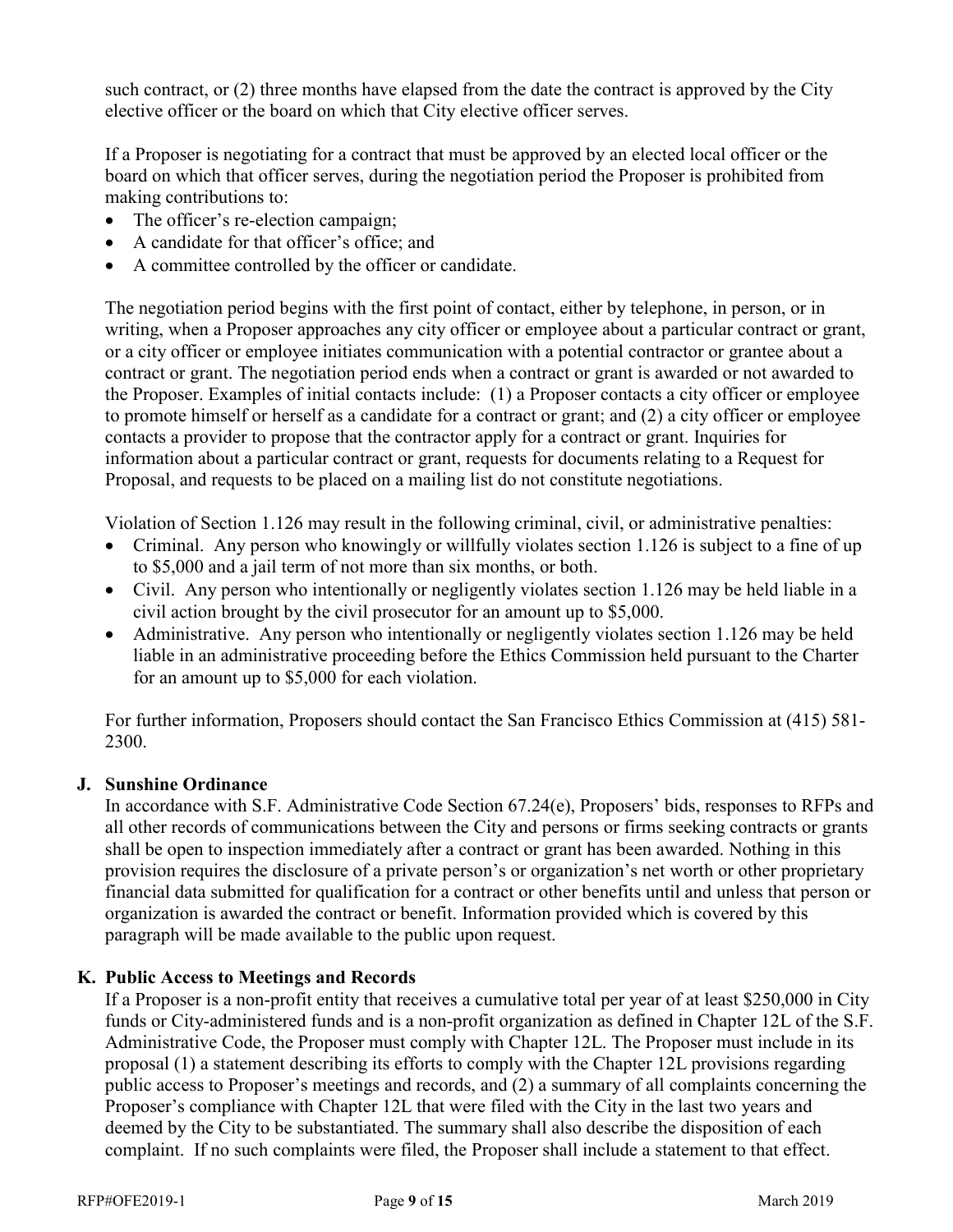Failure to comply with the reporting requirements of Chapter 12L or material misrepresentation in Proposer's Chapter 12L submissions shall be grounds for rejection of the proposal and/or termination of any subsequent Agreement reached on the basis of the proposal.

### <span id="page-12-0"></span>**L. Reservations of Rights by the City**

The issuance of this RFP does not constitute an agreement by the City that any contract or grant will actually be entered into by the City. The City expressly reserves the right at any time to:

- 1. Waive or correct any defect or informality in any response, proposal, or proposal procedure;
- 2. Reject any or all proposals;
- 3. Reissue a Request for Proposals;
- 4. Prior to submission deadline for proposals, modify all or any portion of the selection procedures, including deadlines for accepting responses, the specifications or requirements for any materials, equipment or services to be provided under this RFP, or the requirements for contents or format of the proposals;
- 5. Procure any materials, equipment or services specified in this RFP by any other means; or
- 6. Determine that no project will be pursued.

#### <span id="page-12-1"></span>**M. No Waiver**

No waiver by the City of any provision of this RFP shall be implied from any failure by the City to recognize or take action on account of any failure by a Proposer to observe any provision of this RFP.

#### <span id="page-12-2"></span>**N. Local Business Enterprise Goals and Outreach**

Due to county, federal, state and private funding for these services, Local Business Enterprise bid discounts will not be used in this RFP.

#### <span id="page-12-3"></span>**O. Compliance with Previous Grant and Contract Requirements**

Agencies submitting proposals that have previously been granted by the City and County of San Francisco and/or Federal agencies to provide goods and/or services must successfully demonstrate compliance with performance/monitoring requirements specified in previous contracts or grants (corrective actions) in order to be considered responsive to this RFP. Documented failure to correct performance/monitoring deficiencies identified in past City and County contracts or grant may result in agency disqualification to participate in this RFP.

#### <span id="page-12-4"></span>**P. Other Terms and Conditions**

The selection of any Proposer for contract or grant agreement negotiations shall not imply acceptance by the City of all terms of any proposal or response to this RFP, which may be subject to further negotiation and approvals by the City.

If a satisfactory contract or grant agreement cannot be negotiated in a reasonable time with the selected Proposer, then the City, in its sole discretion, may terminate negotiations and begin contract or grant agreement negotiations with the next highest scoring Proposer or may continue competition among remaining Proposers without reinitiating the RFP process.

The City reserves the right at any time to approve, disapprove, or modify proposed staffing, plans, timelines and deliverables, provided that all modifications are within the scope of services sought by this RFP.

This RFP does not in any way limit the City's right to solicit contracts or grant agreements for similar or identical services if, in the City's sole and absolute discretion, it determines the proposals submitted in response to this RFP are inadequate to satisfy its needs.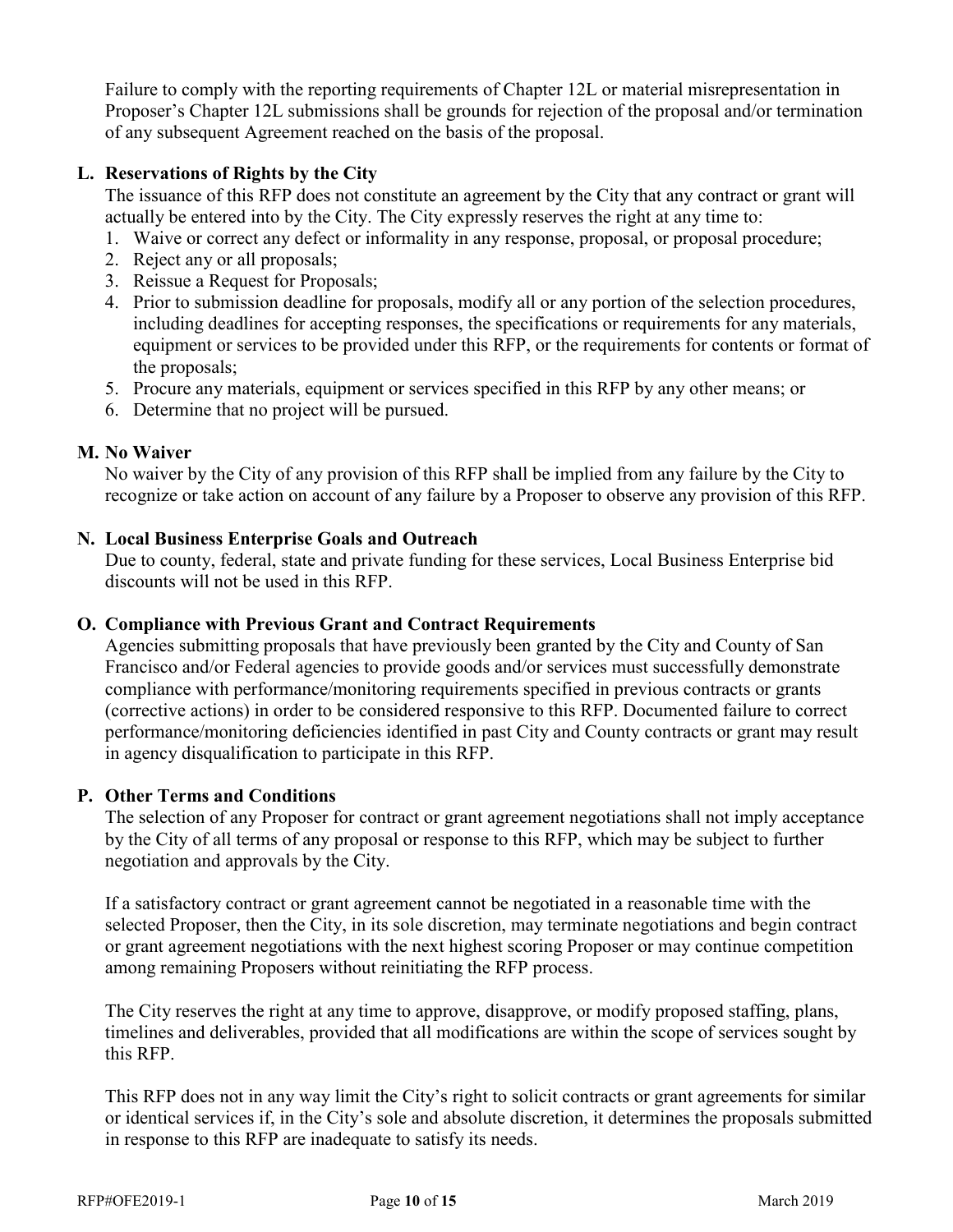# <span id="page-13-0"></span>**7. City Agreement Requirements**

#### <span id="page-13-1"></span>**A. Compliance with Laws and Regulations**

Proposers must comply with all applicable State, Federal, and local laws. In the event any governmental restrictions may be imposed which would necessitate alteration of the material, quality, workmanship or performance of the items offered on this Proposal prior to their delivery, it shall be the responsibility of the successful Proposer to notify the City at once, indicating in their letter the specific regulation which required such alterations. The City reserves the right to accept any such alterations, including any price adjustments occasioned thereby, or to cancel the contract.

#### <span id="page-13-2"></span>**B. City's Approval Rights over Subcontractors and Subcontractor Payments**

The City has approval rights over the use of all Subcontractors. Proposers must identify all current Subcontractors in their Proposal. All current and future Subcontractors must conform to all City policies regarding Subcontractors. Furthermore, each Proposer understands, acknowledges, and agrees that if it subcontracts with a third party for services, the Proposer accepts responsibility for full and prompt payment to the third party. Any dispute between the Proposer and the third party, including any payment dispute, will be promptly remedied by the Proposer. Failure to promptly remedy or to make prompt payment to a third party (Subcontractor) may result in the City's withholding of payment to the Proposer.

#### <span id="page-13-3"></span>**C. Release of Liability**

The Proposer hereby releases all individuals, entities and firms from all claims and losses that may arise from said individuals, entities or firms providing information, comments, or conclusions to inquiries that the City and County of San Francisco may make regarding the qualifications of any individual or firm seeking to be selected as a contractor or Subcontractor in connection with this RFP. This release is freely given and will be applicable whether or not the proposals by said individuals, entities or firms are accurate or not, or made willfully or negligently.

#### <span id="page-13-4"></span>**D. Term of Cost and Work Effort Estimate**

Submission of a Proposal signifies that the proposed services and prices are valid for the full term of the contract awarded under this RFP, including all options to extend, and that the quoted prices are genuine and not the result of collusion or any other anti-competitive activity.

The City may award contract(s) or grant(s), based on Proposals received without discussion. A Proposer's initial cost and work effort estimate should, therefore, be based on the most favorable terms available. The City reserves the right to accept other than the lowest price offer and reject all Proposals that are not responsive to this RFP.

#### <span id="page-13-5"></span>**E. Standard Agreement Provisions**

The successful Proposer will be required to enter into a contract or grant agreement. Failure to timely execute the agreement, or to furnish any and all insurance certificates and policy endorsement, surety bonds or other materials required in the agreement, shall be deemed an abandonment of a contract or grant offer. The City, in its sole discretion, may select another Proposer.

#### <span id="page-13-6"></span>**F. Nondiscrimination in Contracts and Benefits**

The successful Proposer will be required to agree to comply fully with and be bound by the provisions of Chapters 12B and 12C of the San Francisco Administrative Code. Generally, Chapter 12B prohibits the City and County of San Francisco from entering into contracts or leases with any entity that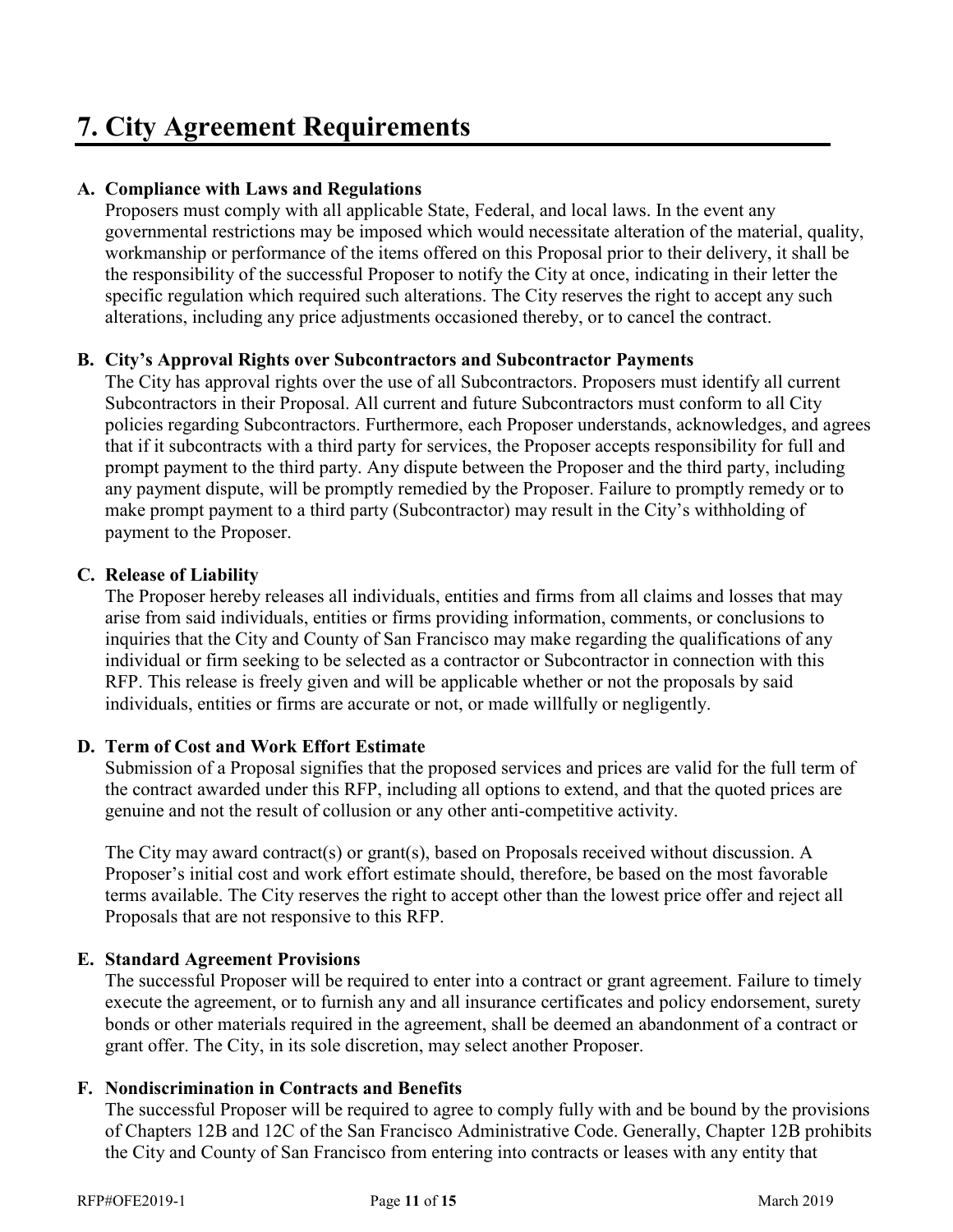discriminates in the provision of benefits between employees with domestic partners and employees with spouses, and/or between the domestic partners and spouses of employees. The Chapter 12C requires nondiscrimination in contracts in public accommodation. Additional information on Chapters 12B and 12C is available on the CMD's website at http://sfgov.org/cmd/.

#### <span id="page-14-0"></span>**G. Minimum Compensation Ordinance (MCO)**

The successful Proposer will be required to agree to comply fully with and be bound by the provisions of the Minimum Compensation Ordinance (MCO), as set forth in S.F. Administrative Code Chapter 12P. Generally, this Ordinance requires contractors to provide employees covered by the Ordinance who do work funded under the contract with hourly gross compensation and paid and unpaid time off that meet certain minimum requirements. For the amount of hourly gross compensation currently required under the MCO, see www.sfgov.org/olse/mco. Note that this hourly rate may increase on January 1 of each year and that contractors will be required to pay any such increases to covered employees during the term of the contract. Additional information regarding the MCO is available on the web at www.sfgov.org/olse/mco.

#### <span id="page-14-1"></span>**H. Health Care Accountability Ordinance (HCAO)**

The successful Proposer will be required to agree to comply fully with and be bound by the provisions of the Health Care Accountability Ordinance (HCAO), as set forth in S.F. Administrative Code Chapter 12Q. Contractors should consult the San Francisco Administrative Code to determine their compliance obligations under this chapter. Additional information regarding the HCAO is available on the web at www.sfgov.org/olse/hcao.

#### <span id="page-14-2"></span>**I. First Source Hiring Program (FSHP)**

If the contract is for more than \$50,000, then the First Source Hiring Program (Admin. Code Chapter 83) may apply. Generally, this ordinance requires contractors to notify the First Source Hiring Program of available entry-level jobs and provide the Workforce Development System with the first opportunity to refer qualified individuals for employment.

Contractors should consult the San Francisco Administrative Code to determine their compliance obligations under this chapter. Additional information regarding the FSHP is available on the web at http://oewd.org/first-sourceand from the First Source Hiring Administrator, (415) 701-4848.

#### <span id="page-14-3"></span>**J. Conflicts of Interest**

The successful Proposer will be required to agree to comply fully with and be bound by the applicable provisions of state and local laws related to conflicts of interest, including Section 15.103 of the City's Charter, Article III, Chapter 2 of City's Campaign and Governmental Conduct Code, and Section 87100 et seq. and Section 1090 et seq. of the Government Code of the State of California. The successful Proposer will be required to acknowledge that it is familiar with these laws; certify that it does not know of any facts that constitute a violation of said provisions; and agree to immediately notify the City if it becomes aware of any such fact during the term of the Agreement.

Individuals who will perform work for the City on behalf of the successful Proposer might be deemed consultants under state and local conflict of interest laws. If so, such individuals will be required to submit a Statement of Economic Interests, California Fair Political Practices Commission Form 700, to the City within ten calendar days of the City notifying the successful Proposer that the City has selected the Proposer.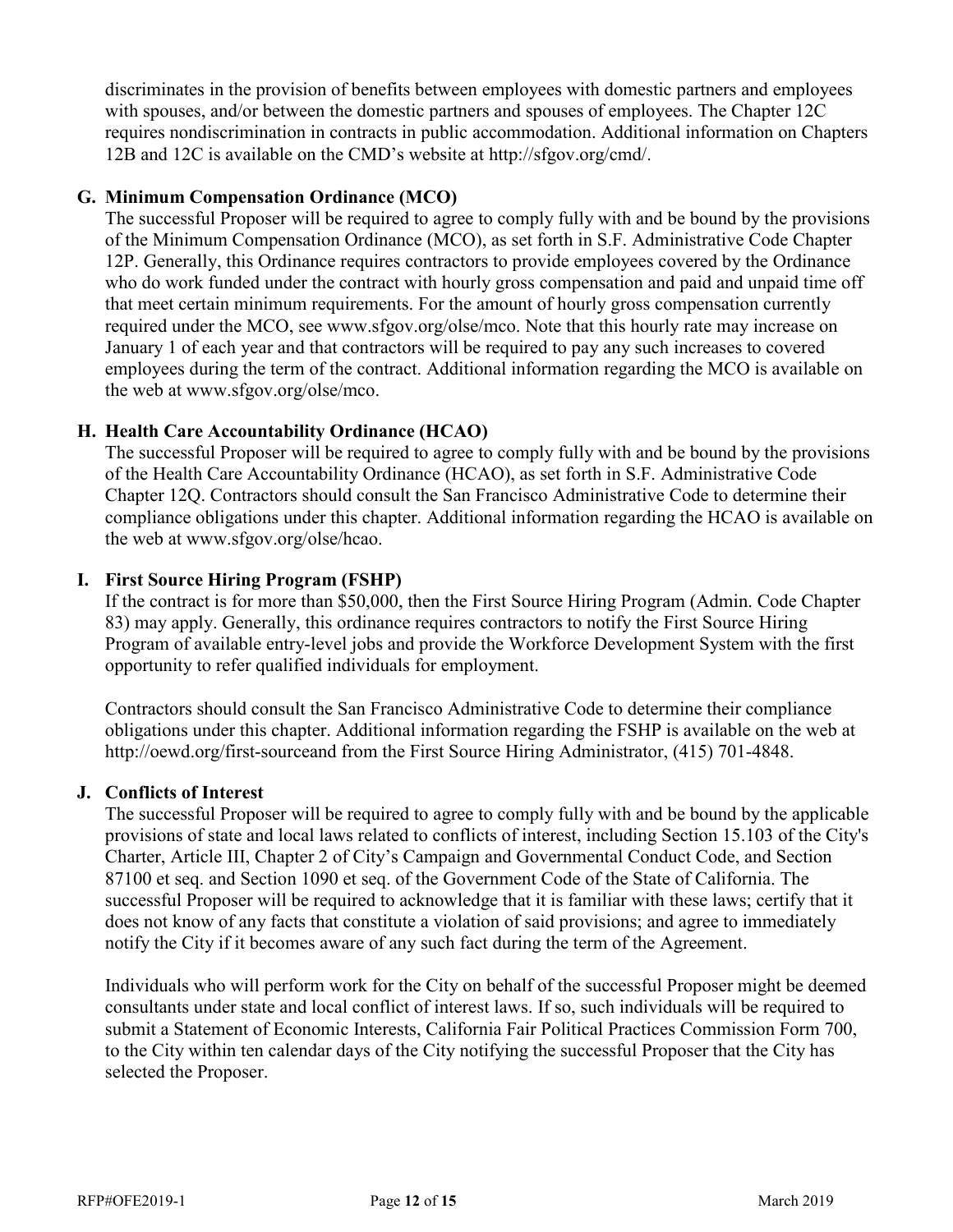#### <span id="page-15-0"></span>**K. Insurance Requirements**

Upon award, Awarded Providers shall provide a copy of current insurance certificate naming the City as Additional Insured in a separate endorsement page, or submit evidence that it can obtain the following coverage and name the City as Additional Insured: (1) Workers' Compensation, in statutory amounts, with Employers' Liability Limits not less than \$1,000,000 each accident, injury or illness; (2) Commercial General Liability Insurance with limits not less than \$1,000,000 each occurrence Combined Single Limit for Bodily Injury and Property Damage, including Contractual Liability, Personal Injury, Products and Completed Operations; (3) Commercial Automobile Liability Insurance with limits not less than \$1,000,000 each occurrence Combined Single Limit for Bodily Injury and Property Damage, including Owned, Non-Owned and Hired auto coverage, as applicable; and (4) Professional Liability Insurance for negligent acts, errors or omission with respect to professional or technical services with limits not less than \$1,000,000 for each claim.

#### <span id="page-15-1"></span>**L. Compliance with Municipal Codes**

Awarded Providers that do not comply with laws set forth in San Francisco's Municipal Codes may be unable to enter into an agreement with the City. Some of the laws are included in this RFP.

#### <span id="page-15-2"></span>**M. Companies Headquartered in Certain States**

This Agreement is subject to the requirements of Administrative Code Chapter 12X, which prohibits the City from entering into contracts with companies headquartered in states with laws that perpetuate discrimination against LGBT populations or where any or all of the work on the contract will be performed in any of those states. Proposers are hereby advised that Proposers which have their United States headquarters in a state on the Covered State List, as that term is defined in Administrative Code Section 12X.3, or where any or all of the work on the contract will be performed in a state on the Covered State List may not enter into contract with the City. A list of states on the Covered State List is available at the website of the City Administrator.

# <span id="page-15-3"></span>**8. Protest Procedures**

The City reserves the right to proceed with its Awarded Provider selection and/or negotiation process during any protest period. The City will cease its Awarded Provider selection process only if and when it receives a notification of decision that is in favor of the protester.

#### <span id="page-15-4"></span>**A. Protest of Non-Responsiveness Determination**

Within five business days of the City's issuance of a notice of non-responsiveness, any Proposer that has submitted a proposal and believes that the City has incorrectly determined that its proposal is nonresponsive may submit a written notice of protest by email (fax is not acceptable). Such notice of protest must be received by the City on or before the fifth business day following the City's issuance of the notice of non-responsiveness. The notice of protest must include a written statement specifying in detail each and every one of the grounds asserted for the protest. The protest must be signed by an individual authorized to represent the Proposer, and must cite the law, rule, local ordinance, procedure or RFP provision on which the protest is based. In addition, the protestor must specify facts and evidence sufficient for the City to determine the validity of the protest.

#### <span id="page-15-5"></span>**B. Protest of Contract or Grant Award**

Within five business days of the City's issuance of a notice of intent to award contract(s) or grant(s) under this RFP, any Proposer that has submitted a responsive proposal, and believes that the City has incorrectly selected another Proposer for award, may submit a written notice of protest by e-mail (fax is not acceptable). Such notice of protest must be received by the City on or before the fifth  $(5<sup>th</sup>)$ business day after the City's issuance of the notice of intent to award a contract(s) or grant(s).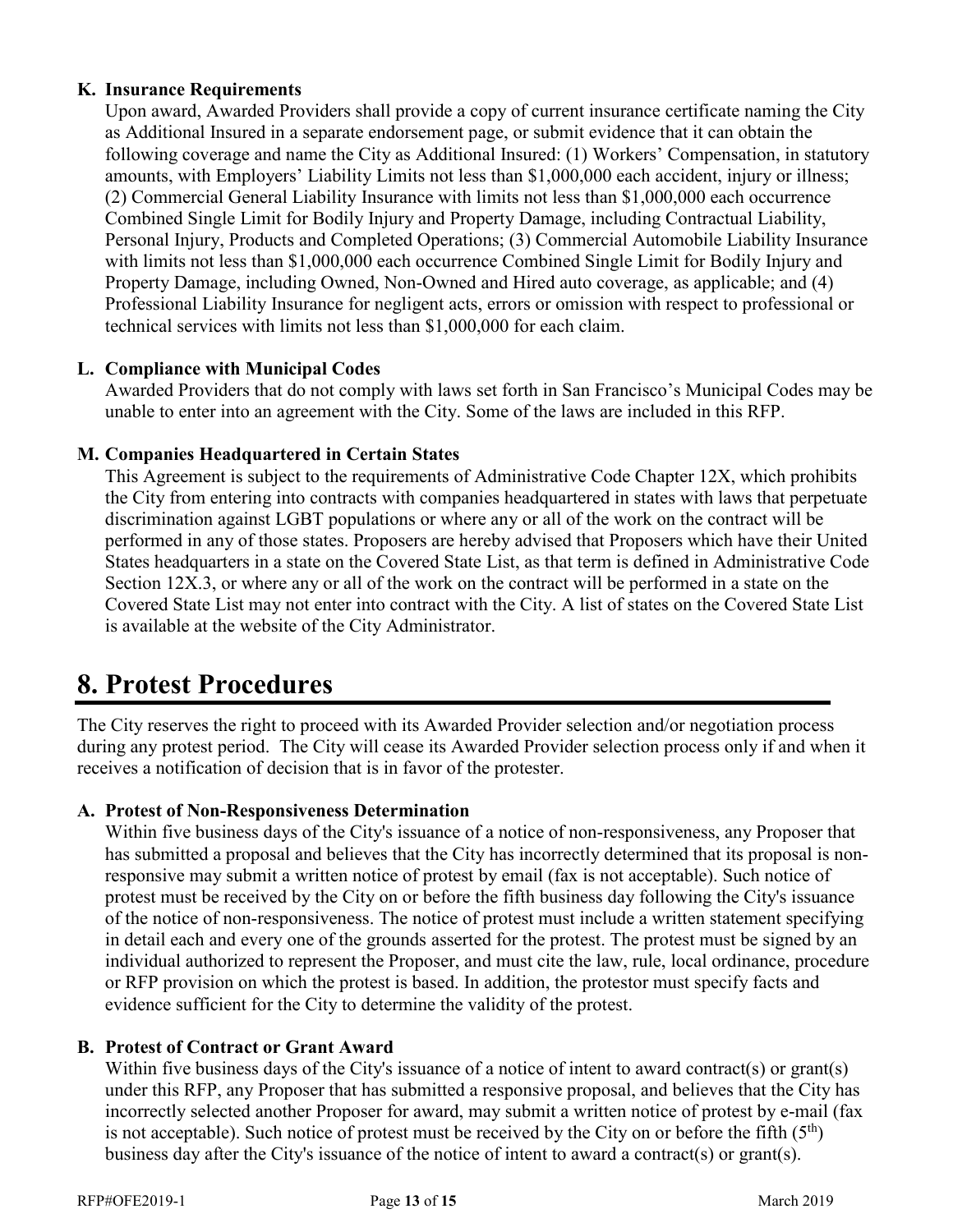The notice of protest must include a written statement specifying in detail each and every one of the grounds asserted for the protest. The protest must be signed by an individual authorized to represent the Proposer, and must cite the law, rule, local ordinance, procedure or RFP provision on which the protest is based. In addition, the protestor must specify facts and evidence sufficient for the City to determine the validity of the protest.

All protests must be received by the due date. Protests **must** be submitted by email addressed to Gigi Whitley, Deputy Director for Administration and Finance for TTX at [Gigi.Whitley@sfgov.org.](mailto:Gigi.Whitley@sfgov.org) Protests or notice of protests made by mail, orally (e.g., by telephone) or by FAX will not be considered.

# <span id="page-16-0"></span>**9. Standard City Vendor Forms**[3](#page-16-5)

## <span id="page-16-1"></span>**A. How to Become Eligible to Do Business with the City**

Before the City can award any award to a provider, all providers must meet the minimum requirements described below. There may be additional requirements placed upon a provider depending on the type of good or service to be purchased.

#### <span id="page-16-2"></span>**B. Mandatory Forms**

At a minimum, in order to become eligible to do business with the City, a provider must submit the following documents to the Vendor Support Division via the City's supplier portal located at [https://sfcitypartner.sfgov.org/:](https://sfcitypartner.sfgov.org/)

- 1. [Vendor Application Packet](http://sfgov.org/oca/file/167) (includes **New Vendor Number Request Form** and **IRS Form W-9**)
- 2. [CC](http://www.sftreasurer.org/vendor)SF Vendor [Business Registration \(Electronic Submission -](http://www.sftreasurer.org/vendor) you must have a vendor number to [complete\)](http://www.sftreasurer.org/vendor)
- 3. [CMD 12B-101 Declaration](http://sfgov.org/oca/sites/default/files/CMD-12B-101%20Declaration.pdf) of Nondiscrimination in Contracts and Benefits

## <span id="page-16-3"></span>**C. Provider Eligibility and Invoice Payment**

Providers must have a City-issued Supplier number, have all compliance paperwork submitted and approved by the City, and have an executed agreement or purchase order before payments can be made. Once a Supplier number has been assigned, an email notification will be provided by the City's Vendor File Support Division. This notification will include instructions on how to sign up to receive payments through the City's supplier portal located at [https://sfcitypartner.sfgov.org/.](https://sfcitypartner.sfgov.org/)

| Form                                                                                                                           | <b>Purpose/Info</b>                                                                                                                    | Routing                         |
|--------------------------------------------------------------------------------------------------------------------------------|----------------------------------------------------------------------------------------------------------------------------------------|---------------------------------|
| <b>CCSF Vendor - Business</b><br><b>Registration</b> (Electronic<br>Submission - you must have a<br>vendor number to complete) | This declaration is required for city<br>vendors to determine if you are<br>required to obtain a Business<br>Registration Certificate. | https://sfcitypartner.sfgov.org |

## <span id="page-16-4"></span>**D. Vendor Eligibility Forms**

<span id="page-16-5"></span><sup>&</sup>lt;sup>3</sup> In this RFP section, the term "Vendor" is used interchangeably with "Supplier," and describes a provider seeking to enter into contract or grant agreement with the City. Since the City's transition to the PeopleSoft Financial System (F\$P) in 2017, City providers are now assigned Supplier identification numbers (Supplier IDs), which replace previously-assigned Vendor numbers. Any references on proposal forms to "Vendor Number" shall mean a Supplier ID, assigned by the City. For more information, please visit [https://sfcitypartner.sfgov.org/.](https://sfcitypartner.sfgov.org/)